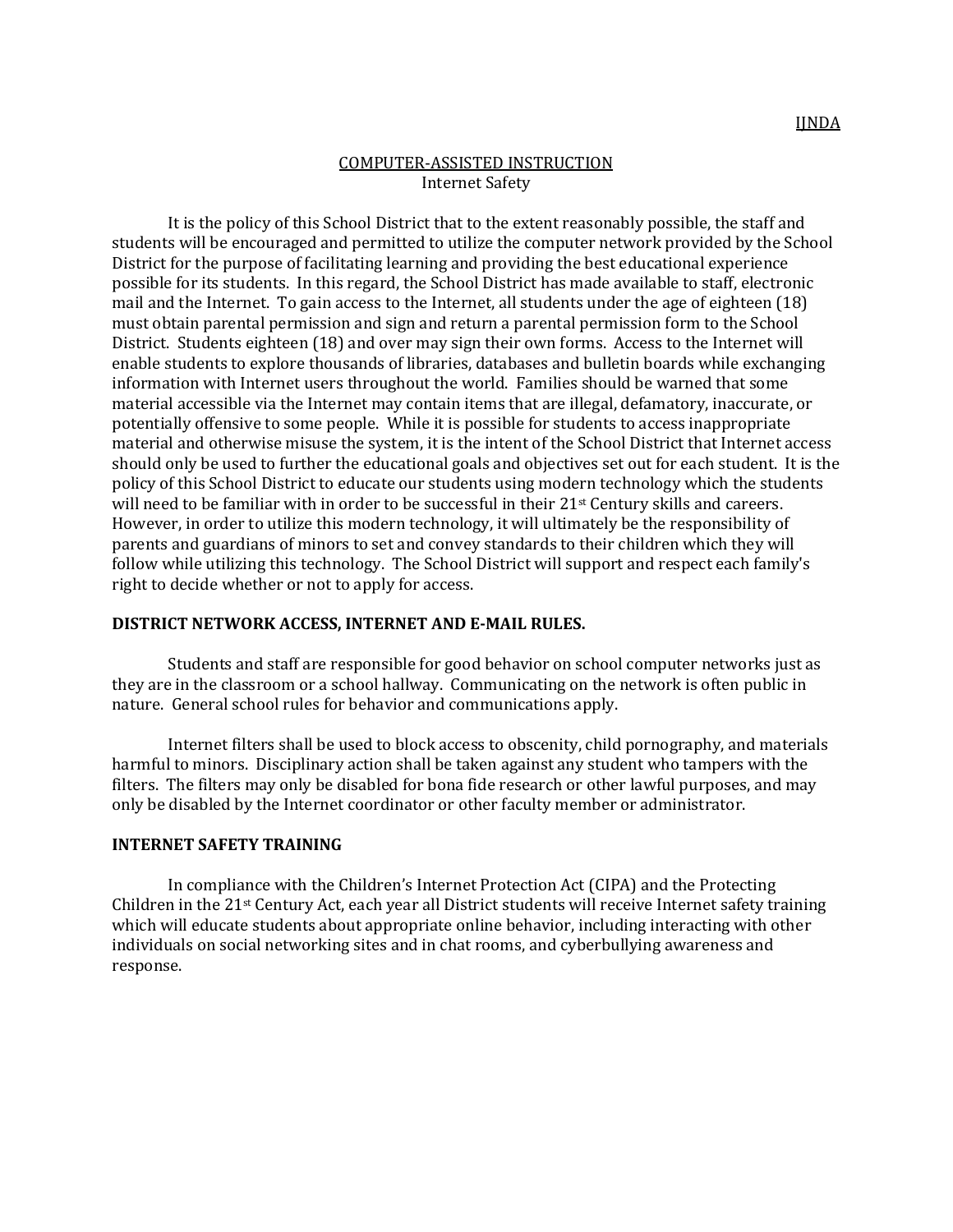The network is provided for students to conduct research and communicate with others. Access to network services is given to students who agree to act in a considerate and responsible manner. Parental permission is required. Access is a privilege, not a right. Access entails responsibility. Individual users of the District computer networks are responsible for their behavior and communications over those networks. It is presumed that users will comply with District standards and will honor the agreements they have signed. Beyond the clarification of such standards, the District is not responsible for restricting, monitoring, or controlling the communications of individuals using the network.

Network storage areas are not to be considered private or personal property of students or staff. They are learning areas subject to review by administrators and teaching staff. Any files and communications may be reviewed by the administration or staff to maintain system integrity and to ensure that users are using the system responsibly. Users should not expect that files stored on District servers will be private.

While school teachers of younger students will generally guide them toward appropriate materials, older students and students utilizing the system outside of regular school hours will need to be directed by families in the same manner they direct their children's use of television, telephones, movies, radio, and other potentially offensive media.

Cyberbullying will not be tolerated. Harassing, dissing, flaming, denigrating, impersonating, outing, tricking, excluding, and cyberstalking are all examples of cyberbullying. Don't be mean. Don't send emails or post comments with the intent of scaring, hurting, or intimidating someone else. Engaging in these behaviors, or any online activities intended to harm (physically or emotionally) another person, will result in severe disciplinary action and loss of privileges. In some cases, cyberbullying can be a crime. Remember that your activities are monitored and retained.

The following conduct and utilization of the Intranet and Internet by students and staff are **NOT** permitted:

- 1. Sending or displaying offensive messages or pictures;
- 2. Using abusive, objectionable or obscene language;
- 3. Searching for, downloading, or otherwise reviewing any type of sexually explicit, obscene material or other information for any non-instructional or non-educational purpose;
- 4. Cyberbullying, harassing, insulting or attacking others;
- 5. Damaging computers, computer systems, or computer networks;
- 6. Violating copyright laws or otherwise using the network for any illegal purpose;
- 7. Using or attempting to discover another user's password nor shall user use or let others use another person's name, address, passwords, or files for any reason, except as may be necessary for legitimate communication purposes and with permission of the other person;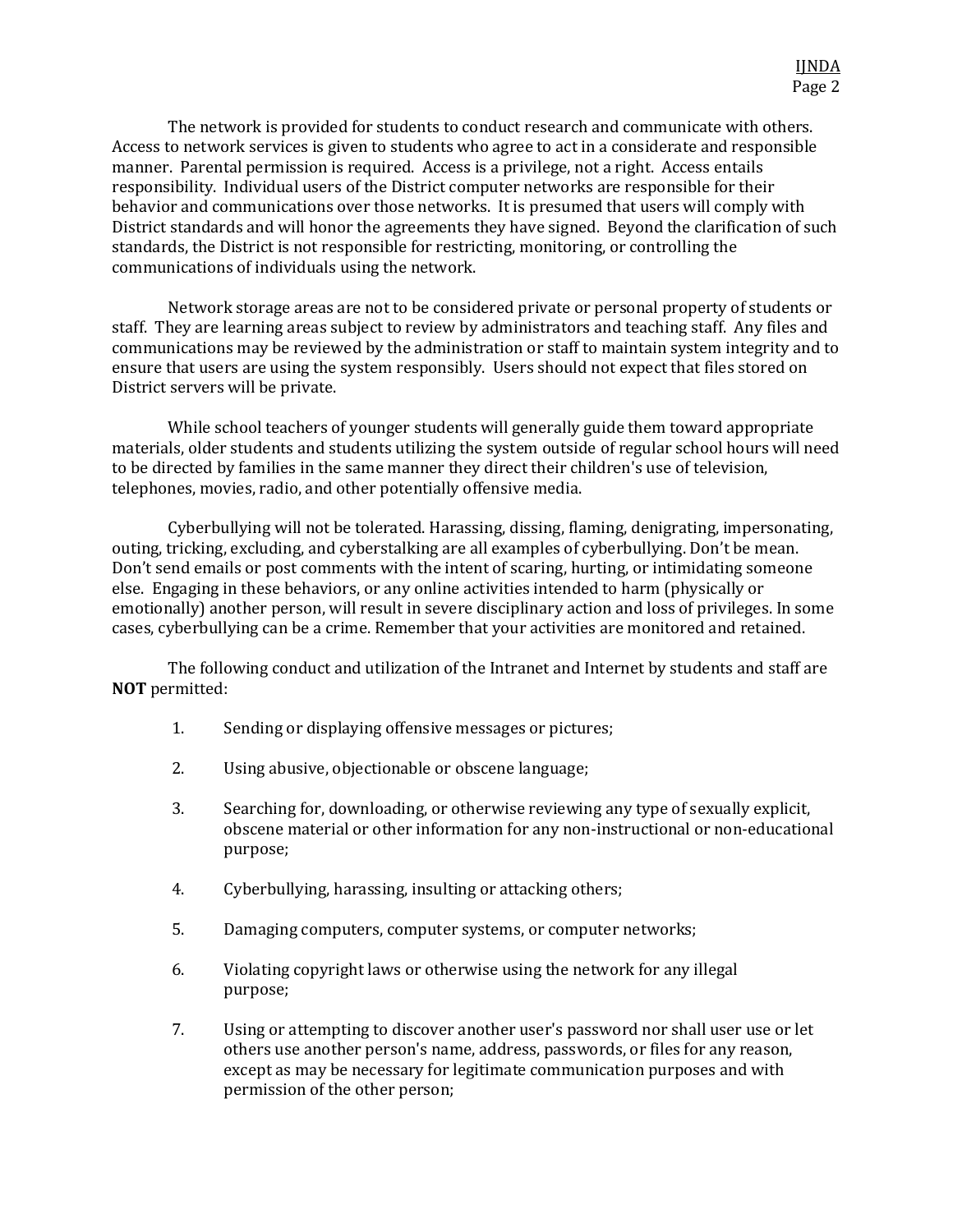- 8. Trespassing in another's folders, work or files;
- 9. Intentionally wasting limited resources;
- 10. Employing the network for commercial purposes;
- 11. Otherwise accessing forums or "chat rooms" devoid of educational purpose;
- 12. Tampering with computers, networks, printers, or other associated equipment or software without the express permission of supervising staff;
- 13. Writing, producing, generating, copying, propagating or attempting to introduce any computer code designed to self-replicate, gather information from, damage, or otherwise hinder the performance of any computer's memory, file system or software.
- 14. While using school district computers and/or accessing school district web pages, or using the Internet service provided by the School District, user shall not engage in hacking, access unauthorized sites, or participate in any other unlawful activities online.
- 15. Disclosing, using or disseminating personal information regarding students.

#### **EMAIL**

Converse County School District #2 may provide users with email accounts for the purpose of school-related communication. Availability and use may be restricted based on school policies.

If users are provided with email accounts, they should be used with care. Users should not send personal information; should not attempt to open files or follow links from unknown or untrusted origin; should use appropriate language; and should only communicate with other people as allowed by the district policy or the teacher.

Users are expected to communicate with the same appropriate, safe, mindful, courteous conduct online as offline. Email usage may be monitored and archived.

## **MOBILE DEVICES**

Converse County School District #2 may provide users with mobile computers or other devices to promote learning outside of the classroom. Users should abide by the same acceptable use policies when using school devices off the school network as on the school network.

Users are expected to treat these devices with extreme care and caution; these are expensive devices that the school is entrusting to your care. Users should report any loss, damage, or malfunction to IT staff immediately. Users may be financially accountable for any damage resulting from negligence or misuse.

Use of school-issued mobile devices off the school network may be monitored.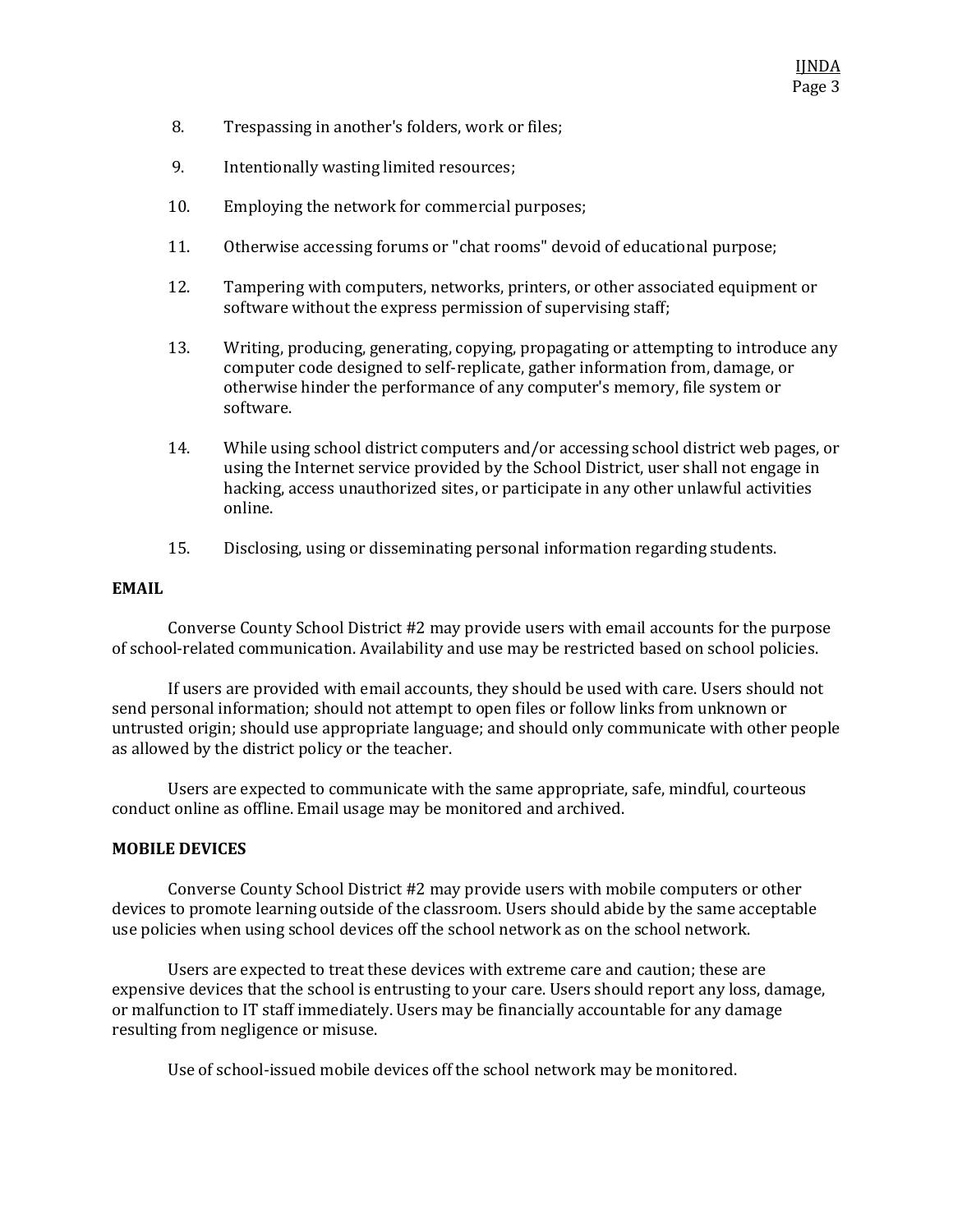## **PERSONALLY-OWNED DEVICES**

Students should keep personally-owned devices (including laptops, tablets, smart phones, and cell phones) turned off and put away during school hours—unless in the event of an emergency or as instructed by a teacher or staff for educational purposes.

Because of security concerns, when personally-owned mobile devices are used on campus, they should not be used over the school network without express permission and instruction from staff. **USB/jump/flash drives are not to be used by students or staff without express consent from IT staff**. In some cases, a separate network may be provided for personally-owned devices.

# **SUPERVISION AND MONITORING**

It shall be the responsibility of all District employees to supervise and monitor usage of the online computer network and access to the Internet in accordance with this policy and the Children's Internet Protection Act. Procedures for the disabling, filtering or otherwise modifying of any technology protection measures shall be the responsibility of the Technology Director or designated representatives. To make a request:

- 1. Follow the process prompted by the District's filtering software (or to remain anonymous, mail and anonymous request to the district's Technology Director; or
- 2. Submit a request, whether anonymous or otherwise, to the District's Superintendent/ the Superintendent's designee.
- 3. Requests for access shall be granted or denied within three (3) school days. If a request was submitted anonymously, persons should attempt to access the website requested after three (3) school days to see the status of the request.
- 4. Appeal of the decision to grant or deny access to a website must be made in writing to the building Principal stating the website that they would like to access and providing any additional detail the person wishes to disclose.
- 5. In case of an appeal, the building Principal will review the contested material and make a determination.
- 6. Material subject to the complaint will not be unblocked pending this review process.

In the event that a District student or employee feels that a website or web content that is available to District students through District Internet access is obscene, child pornography, or "harmful to minors" as defined by CIPA or material which is otherwise inappropriate for District students, the process described above should be followed. Any decision to filter or block web content will be made within thirty (30) days.